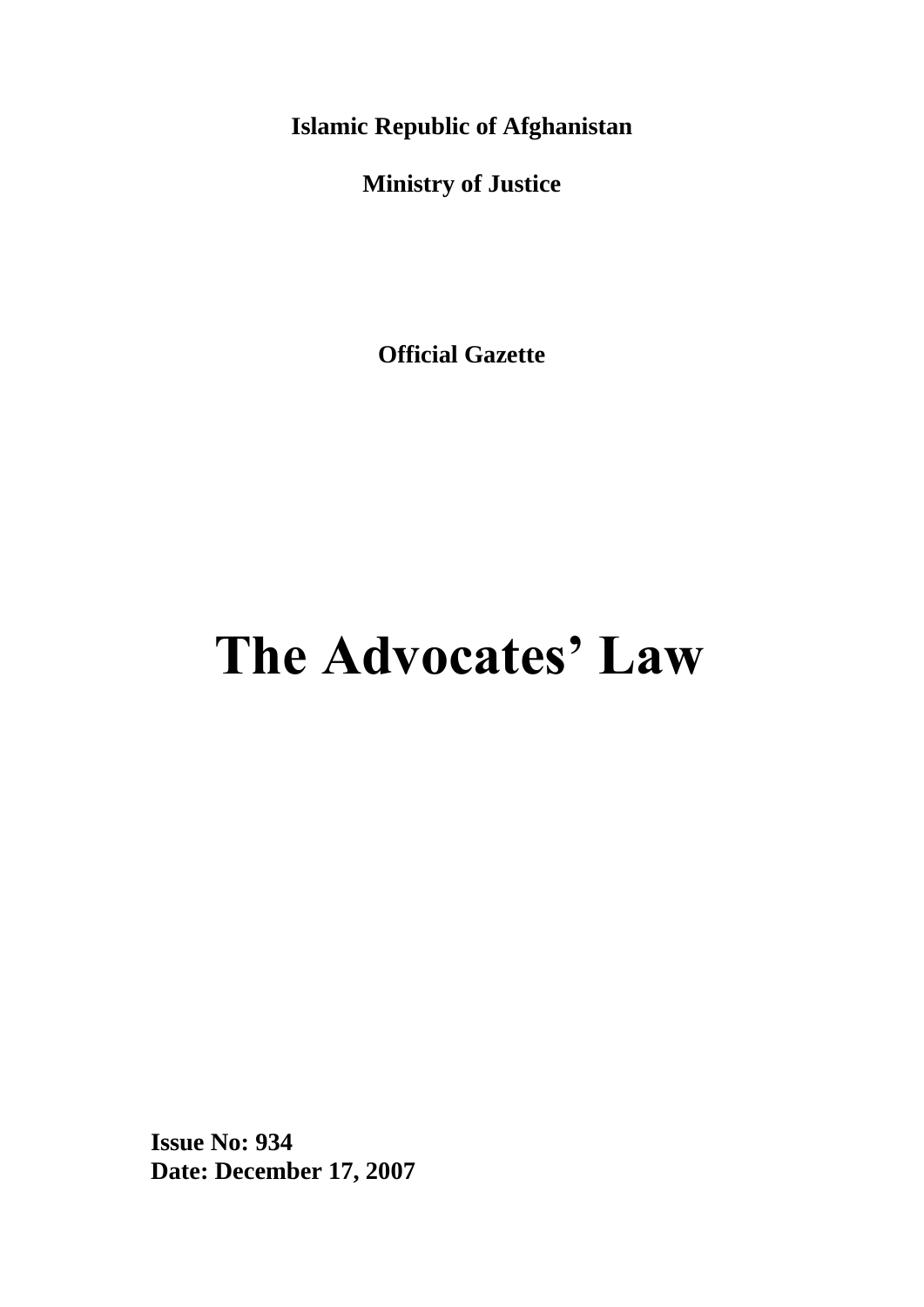#### **Decree of the President**

#### **Of the Islamic Republic of Afghanistan**

#### **Concerning**

#### **The Enforcement of Advocates Law**

No: 111 Dated: 25/11/2007

Article One:

Based on Part 16 of Article 64 and Article 100 of the Constitution of the Islamic Republic of Afghanistan, I endorse the Advocates' Law which has been passed by a Joint Committee of both houses of the National Assembly and consists of 5 chapters and 44 articles.

Article Two:

The Ministry of Justice shall be obliged to take necessary measures for establishing an independent Association of Advocates within three months from the enforcement of the Advocates' Law.

Article Three:

- 1. By enforcement of this law, the organizational structure and budget of the Legal Aid Department together with the staff thereof shall be separated from the Supreme Court and merged with the Ministry of Justice.
- 2. The Ministry of Justice is responsible for the preparation of the organizational structure and budget of the Legal Aid Department, in accordance with the present needs, and for submitting it for processing.

Article four:

Until the establishment of the independent Association of Advocates, the affairs related to advocates shall be regulated by Ministry of Justice in accordance with the law of advocates, published in Official Gazette # 786, in 1420 [Lunar Calendar].

Article Five: This Decree, together with the Advocates' Law shall be published in the Official Gazette.

Hamid Karzai

President of the Islamic Republic of Afghanistan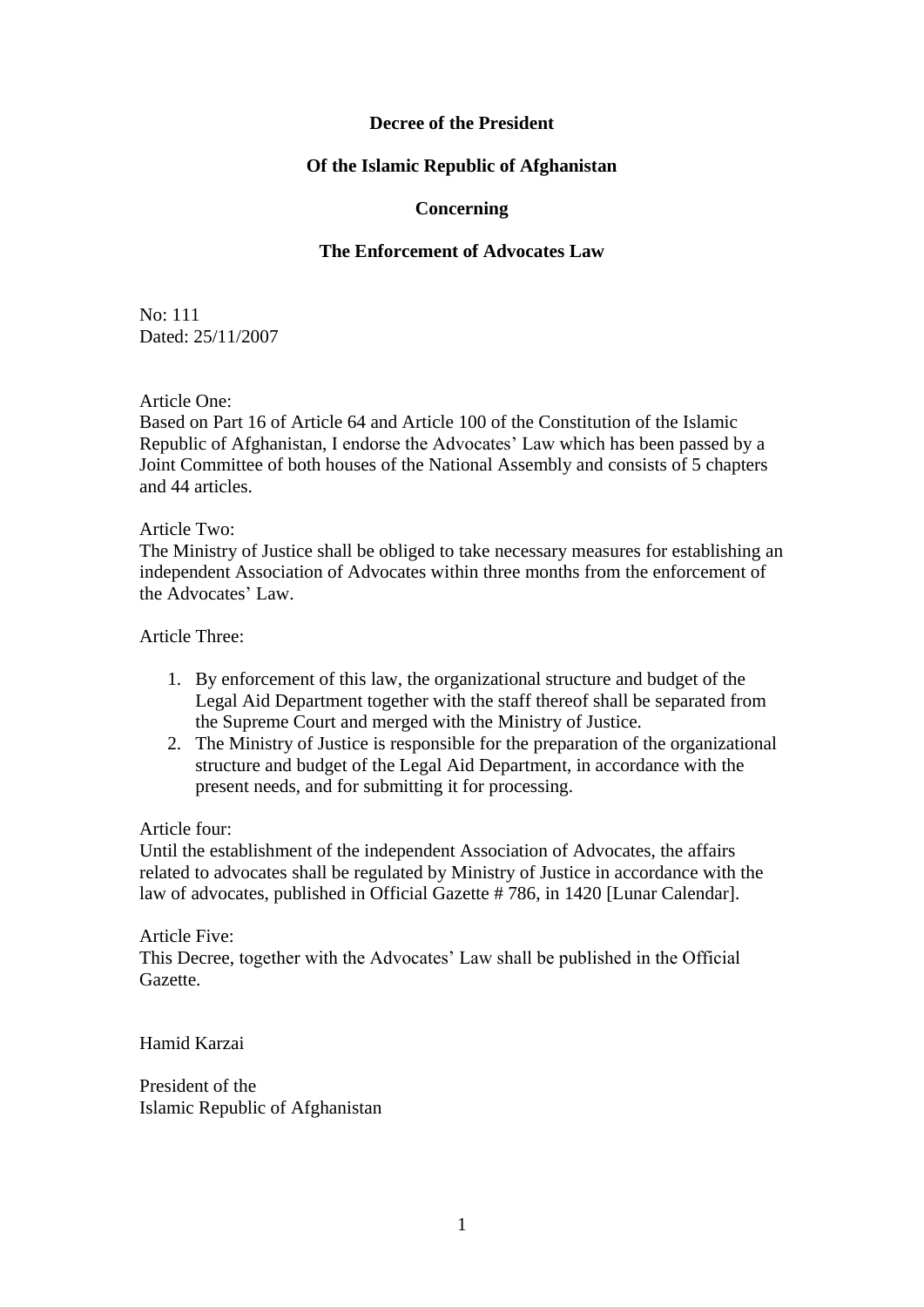## **The Advocates' Law**

# **Chapter One General Provisions**

#### **Article 1: Basis**

This Law is enacted pursuant to Article (31) of the Constitution to regulate the rights and duties as well as other responsibilities of advocates.

#### **Article 2: The Right to Appoint an Advocate**

Every person has the right from the time of arrest to appoint an advocate of his/her choice to defend and represent his/her rights.

#### **Article 3: Legal Aid**

Pursuant to Article 31 of the Constitution, the Ministry of Justice shall be obliged to appoint a legal aid provider for indigent persons at any stage of the prosecution. Procedures for the operation, organization, duties, authorities, and other affairs related to legal aid providers shall be regulated in a separate Regulation.

#### **Article 4: Administration**

- (1) To regulate and lead all activities of advocates, an independent non-governmental Association of Advocates (the 'Association') shall be established.
- (2) The Association shall have a General Assembly, President, Executive Board, and members.
- (3) Organization, procedures, membership criteria, code of conduct, and other affairs related to the Association shall be regulated by its By-Laws.

#### **Article 5: Terminologies**

For the purposes of this Law, the following terms have the following meaning:

(1) The term "advocate" means a person who is included in the Roster of practicing advocates and is entitled to defend and represent the rights of his/her client before a court of law, other authoritative tribunals, or initiate judicial proceedings, in accordance with the provisions of the law.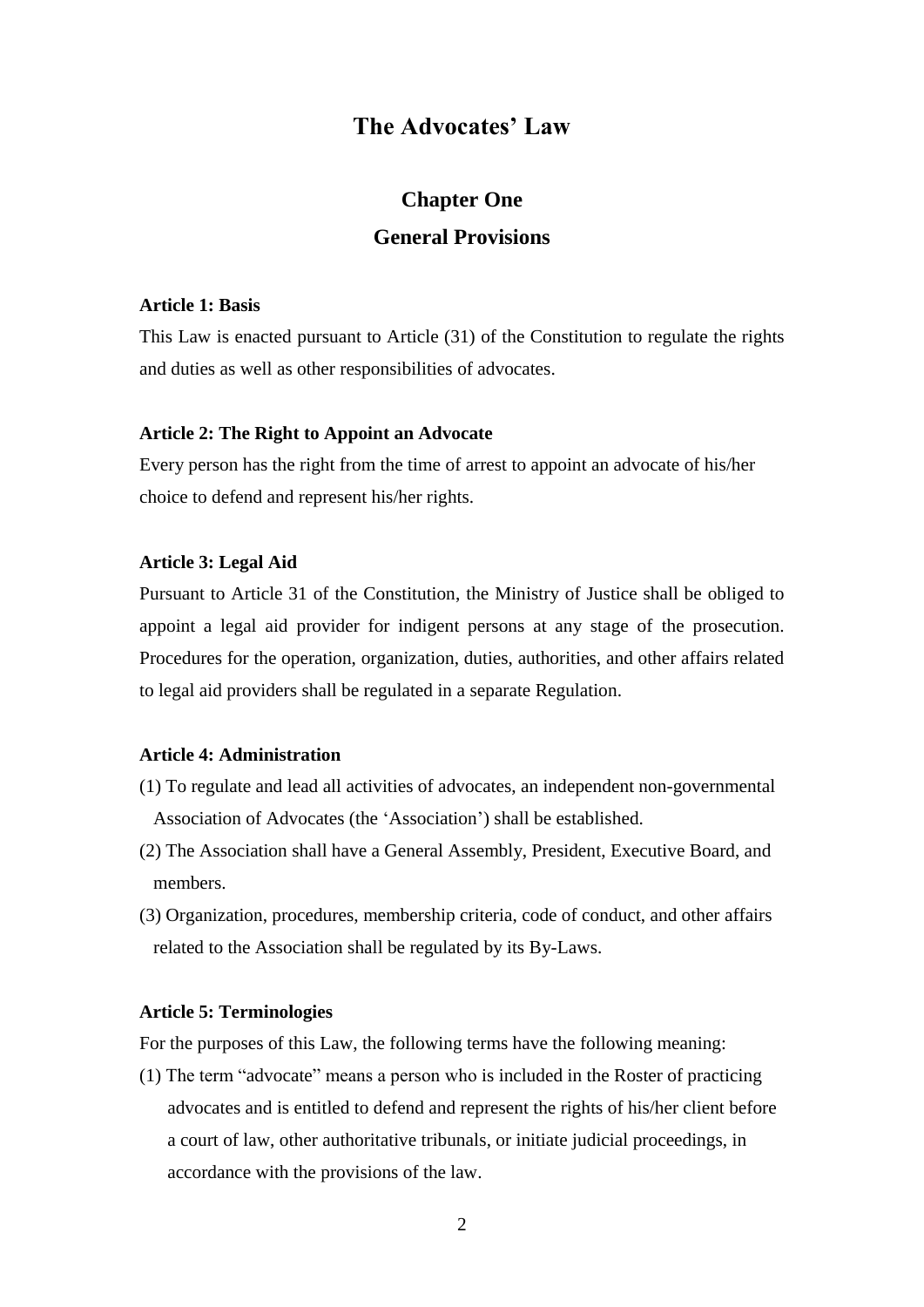- (2) The term "legal aid provider" means an advocate who is appointed by the Ministry of Justice as a defense attorney for indigents in criminal cases.
- (3) The term "indigent" means any person who cannot afford to pay for a defense attorney in criminal cases.
- (4) The term "license to practice" means a printed document with legal validity, the form and content of which is to be determined by the Association.

# **Chapter Two Requirements to Practice as an Advocate**

#### **Article 6: Entry Requirements for Practicing Law**

- (1) To practice law in Afghanistan a person must comply with the following requirements:
	- (i) Shall be a citizen of Afghanistan;
	- (ii) Shall not have been convicted of a criminal offense;

(iii) Shall have a valid bachelor's degree in Law or *Sharia* (Islamic Law); or a higher degree from Afghanistan or any other country, after evaluation and approval by the Ministry of Higher Education;

 (iv)Shall have successfully passed the stage course and obtained certification in accordance with the By-Laws of the Association. However, a person who has worked for three years as a member of the judiciary, prosecutor's office or the Ministry of Justice is not subjected to the Association's training course requirement.

- (2) A graduate from an official Madrassa (religious school) or its equivalent may practice as an advocate only when, in addition to fulfillment of paragraphs  $(1)(i)$ ,  $(ii)$  &  $(iv)$  of this Article, he/she has completed three years of practical work under the supervision of a licensed advocate.
- (3) A foreigner may not have a law office in Afghanistan, however subject to the following requirements a foreigner shall be entitled to defend and represent the rights of his/her client in cases related to foreign natural or legal persons before a court of law and other authoritative tribunals of the Islamic Republic of Afghanistan:
	- (i) he/she shall have permission to stay in Afghanistan;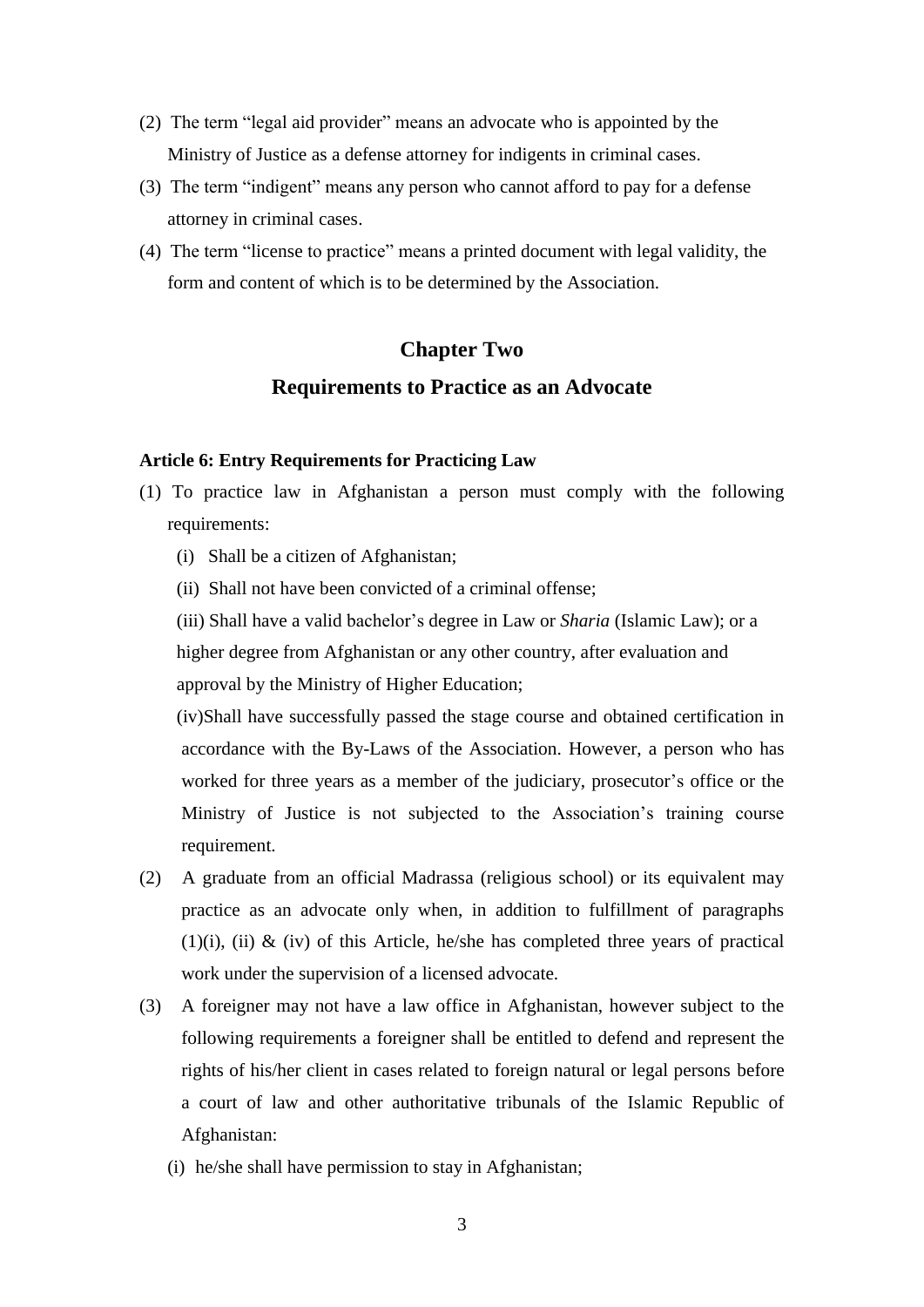- (ii) he/she shall have a license to practice as an advocate from his/her domestic jurisdiction;
- (iii) he/she shall pay his/her taxes and perform his/her financial duties in accordance with the provisions of the law.

#### **Article 7: Restrictions to Practice Law**

The following persons are not entitled to practice law as an advocate:

- (1) Judges, prosecutors, military officers, police and national security officers, civil servants and municipality's employees, and members of the national assembly, as well as members of national, provincial and district councils, so long as they are employed as such, except lecturers of the Faculties of Law and *Sharia* (with the consent of the University) and legal aid providers.
- (2) Any person convicted of a felony or expelled from the office duty by a court's order;
- (3) Any person who has been prevented from practicing law by a court order.

#### **Article 8: License to Practice**

- (1) The Association shall issue a license to practice to any person who meets the requirements set forth in Article 6 of this Law;
- (2) The Association shall be responsible for keeping a Roster of practicing advocates including the personal details of the advocate as well as the date of issue of his/her license.

#### **Article 9: Introduction of Advocates by the Association**

The Association shall in writing introduce the relevant authorities of any person included in the Roster of practicing advocates.

# **Chapter Three Rights and Duties of Advocates**

#### **Article 10: Rights of Advocates**

Any person, who holds a license to practice, has the following rights: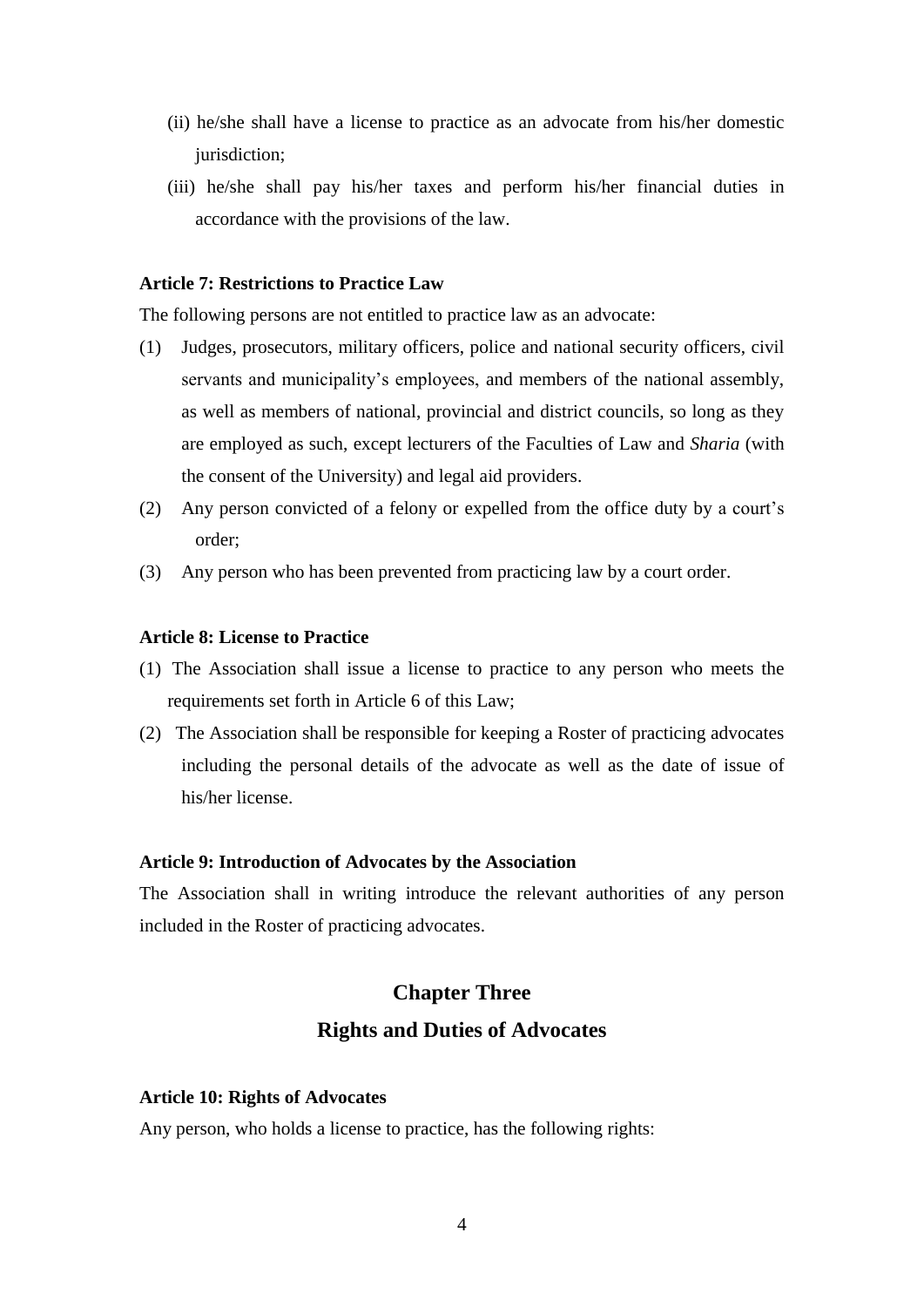- (1) To represent and defend, in accordance with this Law, the rights of his/her client before a court and other authority, in both criminal and civil cases.
- (2) To participate in all phases of detection, investigation and trial, by assisting and responding on the behalf of his/her client.
- (3) To obtain information regarding the detection, investigation and trial processes of his/her client and the results.
- (4) To examine documents related to his/her client's civil and criminal lawsuits.
- (5) To visit, interview, correspond and communicate with a client who is being held under custody, detention or in prison, in a secure and confidential environment.
- (6) To provide legal advice to legal and physical persons.
- (7) To be paid a fee by his/her client for the counseling and any other legal services provided in accordance with the internal guidelines of the Association and by mutual agreement.
- (8) To open a law office.
- (9) To exercise other rights provided for in legislative documents.

#### **Article 11: Protection**

The advocate and his/her office shall be protected. Unless the law requires otherwise, no person, including the state, can interfere or oppose the exercise of the profession by the advocate.

#### **Article 12: Advocate's Contract**

- (1) The rights and obligations of an advocate and the client shall be determined by written contract between both parties in accordance with the relevant provisions provided by the Association's By-laws.
- (2) Three copies of the contract mentioned in clause (1) of this article shall be prepared and a copy handed over to the advocate and to the client. The other copy shall be delivered to the relevant court.

#### **Article 13: Duties of Advocates**

Advocates shall have the following duties:

(1) To maintain client confidentiality.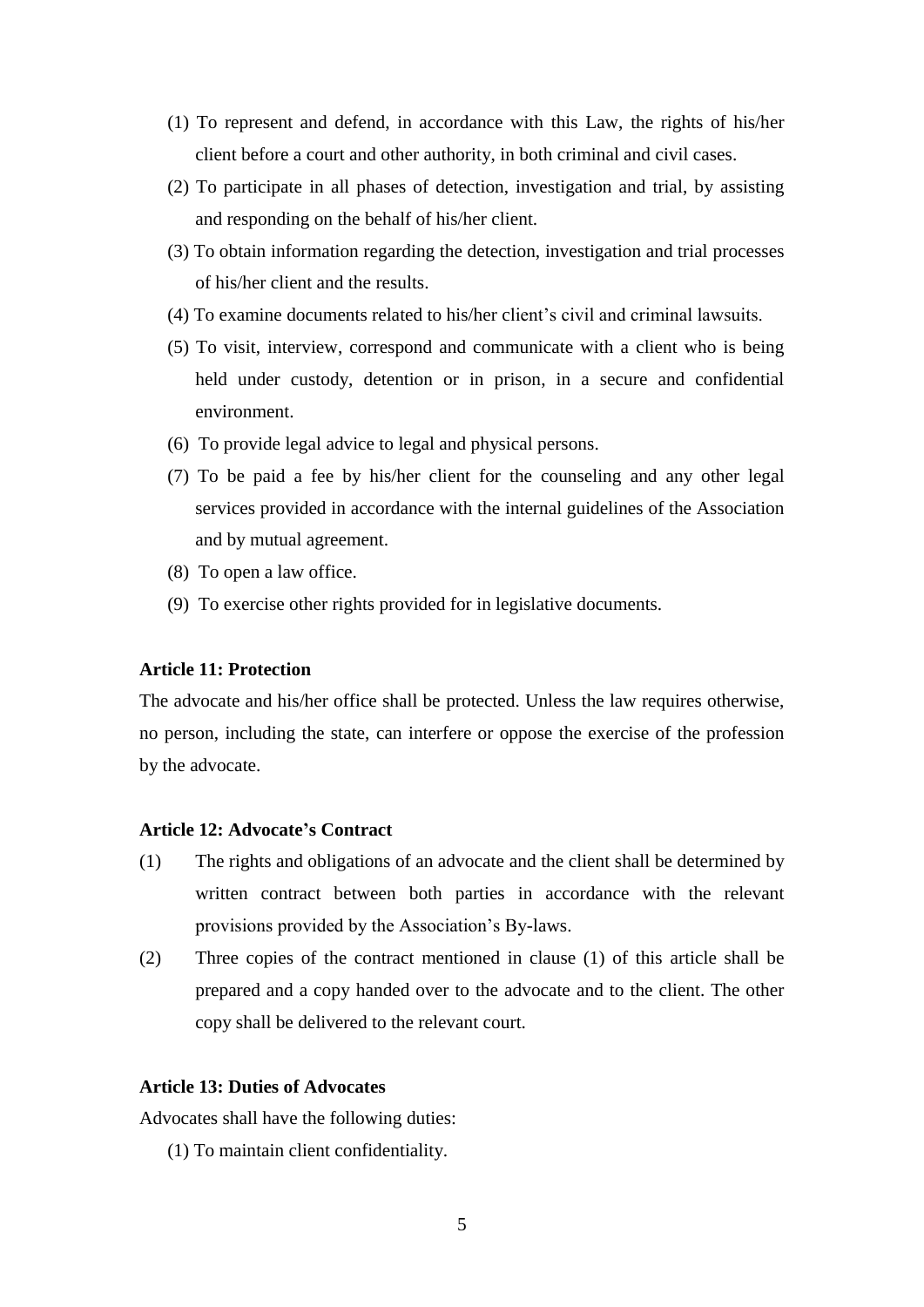- (2) To practice advocacy with honesty and sincerity, respecting the dignity of all individuals.
- (3) To respect the orders of a court and/or other authorities.
- (4) To attend court hearings on behalf of his/her client.
- (5) To refrain from providing any kind of legal assistance to competing parties in the case.
- (6) To keep the client's documents and return them once the case is concluded.
- (7) To provide the client with a receipt when receiving and returning any documents from the client.
- (8) To refrain from disseminating information that would harm other advocates.
- (9) To refrain from any action that would cause an undue delay in the investigation and implementation of a court's order.
- (10) To refrain from lending or transferring the name and title of his/her law office to others.
- (11) To inform the competent authorities about any change in the location of his/her office.
- (12) To renew his/her license.
- (13) To pay income taxes in accordance with the law.
- (14) To give reports on their annual income to the Association.
- (15) To defend at least three criminal cases in each year, free of charge, upon confirmation of the Ministry of Justice.
- (16) To defend the code of conduct as provided for in the Association's By-Laws.
- (17) To carry out other duties in accordance with the By-Laws of the Association.

#### **Article 14: Requirements to Establish a Law Office**

To practice law an advocate shall establish an office in accordance with the following requirements:

(1) To provide the physical address of his/her law office to the Ministry of Justice and the Association.

- (2) To organize a filing system.
- (3) To keep a registry for clients' documents.
- (4) To keep records of his/her revenues in a separate book.
- (5) To register incoming and outgoing correspondence.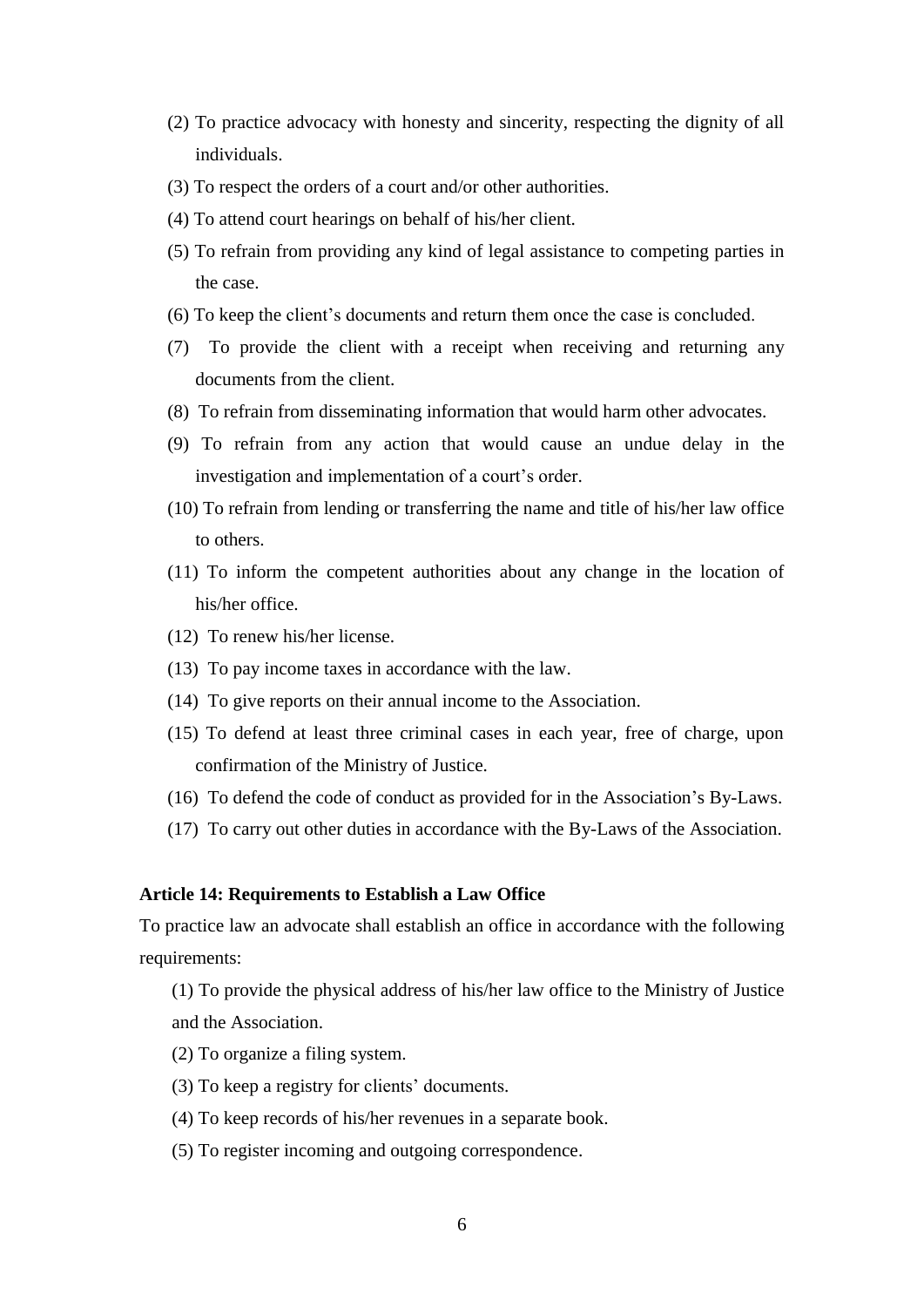#### **Article 15: Sign and Stamp**

- (1) Each law office shall maintain a specific sign that contains the title identified in his/her license.
- (2) A law office shall have a special stamp which shall be prepared upon approval of the Association at the advocate's expenses.

#### **Article 16: The Oath**

Upon receipt of the license to practice, an advocate shall take the following oath before the Executive Board of the Association:

"I swear in the name of God Almighty to execute my duty as an advocate with the utmost honesty and righteousness, and shall keep its confidentiality, respect and observe the provisions of the holy religion of Islam, the Constitution and other legislation of the Islamic Republic of Afghanistan and shall not betray my client."

#### **Article 17: Appointment of a New Advocate**

(1) Once an advocate is given a power of attorney, if that advocate is unable to fulfill the commitment he/she has made to the client based on a reasonable excuse and with the client's consent, the advocate can introduce another advocate to the client.

(2) The client can dismiss an advocate at any stage of the investigation or trial.

(3) In the case of clause (1) and (2) of this Article, both the client and the advocate shall notify the competent authorities.

#### **Article 18: Limitations on Resignation and Notice of Absence**

- (1) An Advocate cannot resign from a case within one week before the beginning of any judicial proceeding.
- (2) If unable to attend a proceeding due to a reasonable excuse, the advocate shall inform the relevant authority of his/her absence at least one week before the judicial proceeding.

#### **Article 19: Priority of Presence in Criminal Proceedings**

If an advocate is scheduled to attend two or more simultaneous judicial proceedings, his/her presence at the criminal proceeding shall take priority, and if he/she has the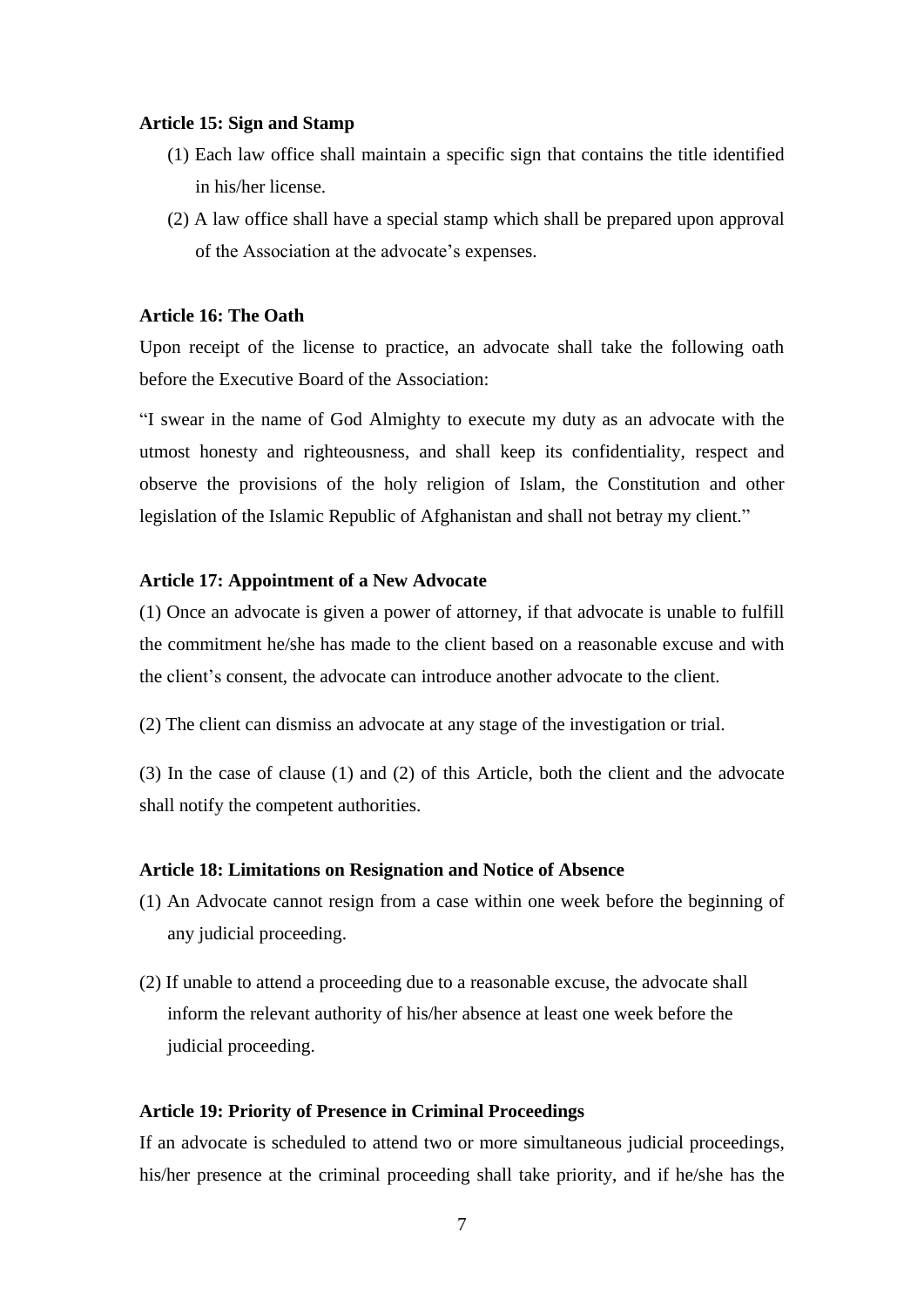right of appointment, the advocate may appoint another advocate to attend the noncriminal proceeding. Otherwise, he/she shall be obliged to submit a notice within a week to the relevant court.

#### **Article 20: Uniform of the Advocates**

The advocate shall wear a special type of uniform during judicial proceedings, the sample of which shall be determined by Association.

#### **Article 21: Restrictions on Transfer of Privileges**

An advocate shall not transfer the complaint, defense statement, minutes, power of attorney, stamp or other privileges belonging to his/her law office to someone else, either temporarily or permanently. Executing the administrative affairs of a law office shall be an exception to this provision.

#### **Article 22: Restrictions on Representation**

- (1) After suspension, resignation from or conclusion of a case, an advocate shall not provide legal counsel, legal representation, or act as witness for any competing party in the same case.
- (2) When defending or giving written advice in a case, an advocate shall not serve as a witness in the same case.

#### **Article 23: No Rights to Work as an Advocate in Some Courts**

If an advocate or his/her spouse has blood or an in-law relationship (up to one third removed) with any judge of a court, he/she shall not work as an advocate in a case before that judge.

#### **Article 24: No Rights to Work as an Advocate in Some Cases**

An advocate shall not take a case, for which he/she has previously served as a judge, prosecutor, investigator, arbitrator or technical expert.

#### **Article 25: Notice of Revenues**

The Association shall present a quarterly report to the Ministry of Finance on its revenues.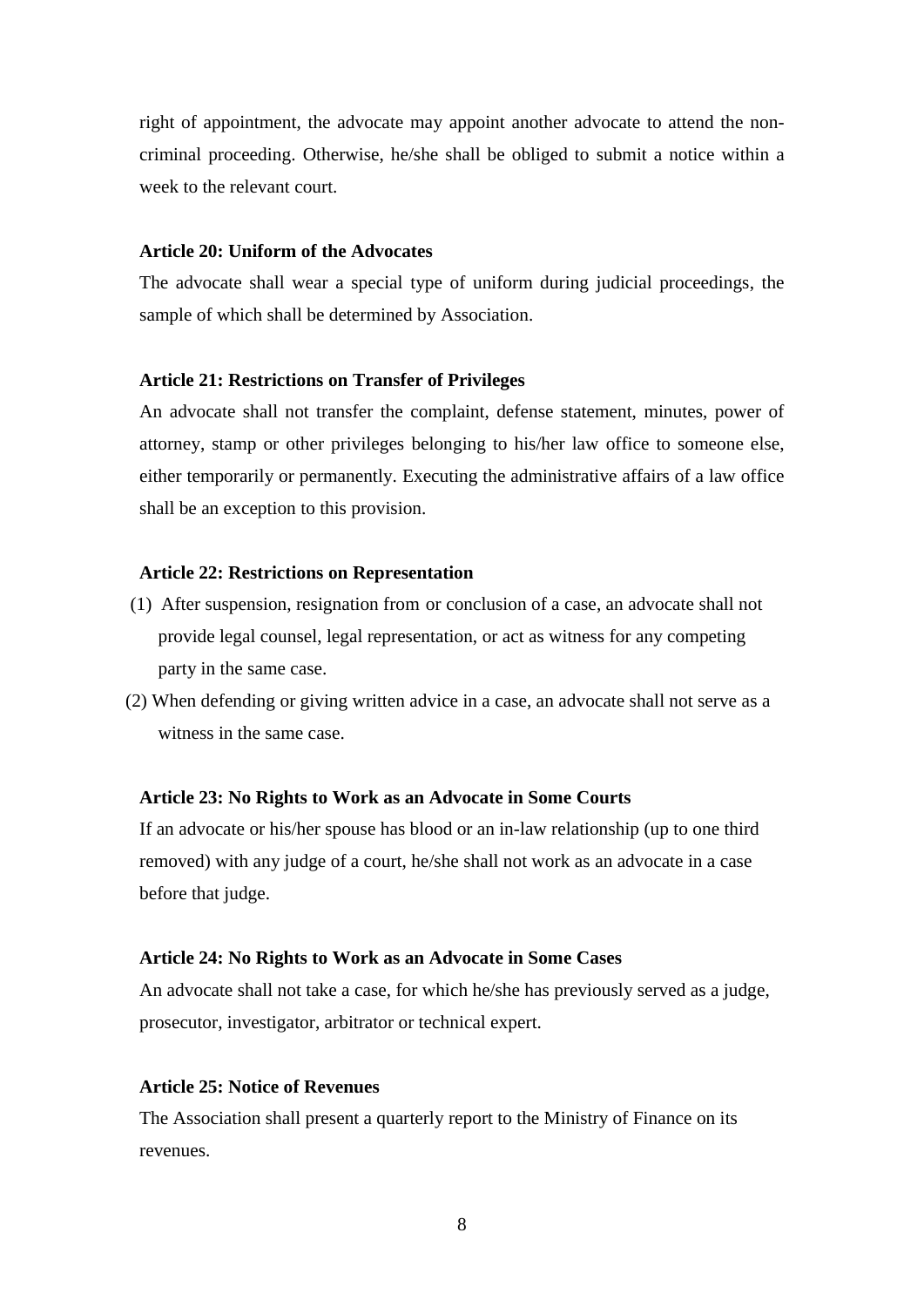#### **Article 26: Drafting Legal Documents and Papers**

Advocates shall draft legal documents and papers as required for the performance of their duties following the format provided by the Association.

# **Chapter Four Disciplinary Provisions**

#### **Article 27: Hearing Complaints Filed Against an Advocate**

- (1) Any complaint against an advocate either proposed by a client or other relevant authorities in relation to the fulfillment and performance of the advocate's duties and responsibilities shall be submitted to the Association of Advocates.
- (2) When a case is found to be a disciplinary case, the Association may take the following disciplinary measures:
	- (i) reprimand.
	- (ii) warning.
	- (iii) suspension of the advocate and closure of the advocate's office up to one year.
	- (iv) ban the advocate from the Roster of Practicing Advocates for up to five years.
- (3) Disciplinary decisions against advocates shall be notified in writing.
- (4) If the case is considered to be a criminal case, the Association may refer it to the Office of the Attorney General.

#### **Article 28: Request for Compensation of Damages**

- (1) An advocate shall be held responsible if he/she abuses his/her powers, neglects his/her affairs, or he/she deliberately causes, a loss to his/her client;
- (2) If due to a deliberate action of the advocate a client suffers loss, the client may file a case for malpractice and request compensation through court.

## **Article 29: Restrictions of Misusing the Name and Privileges of an Advocate by others**

Anyone who misuses the name and privileges of an advocate shall be prosecuted according to the provisions of the law.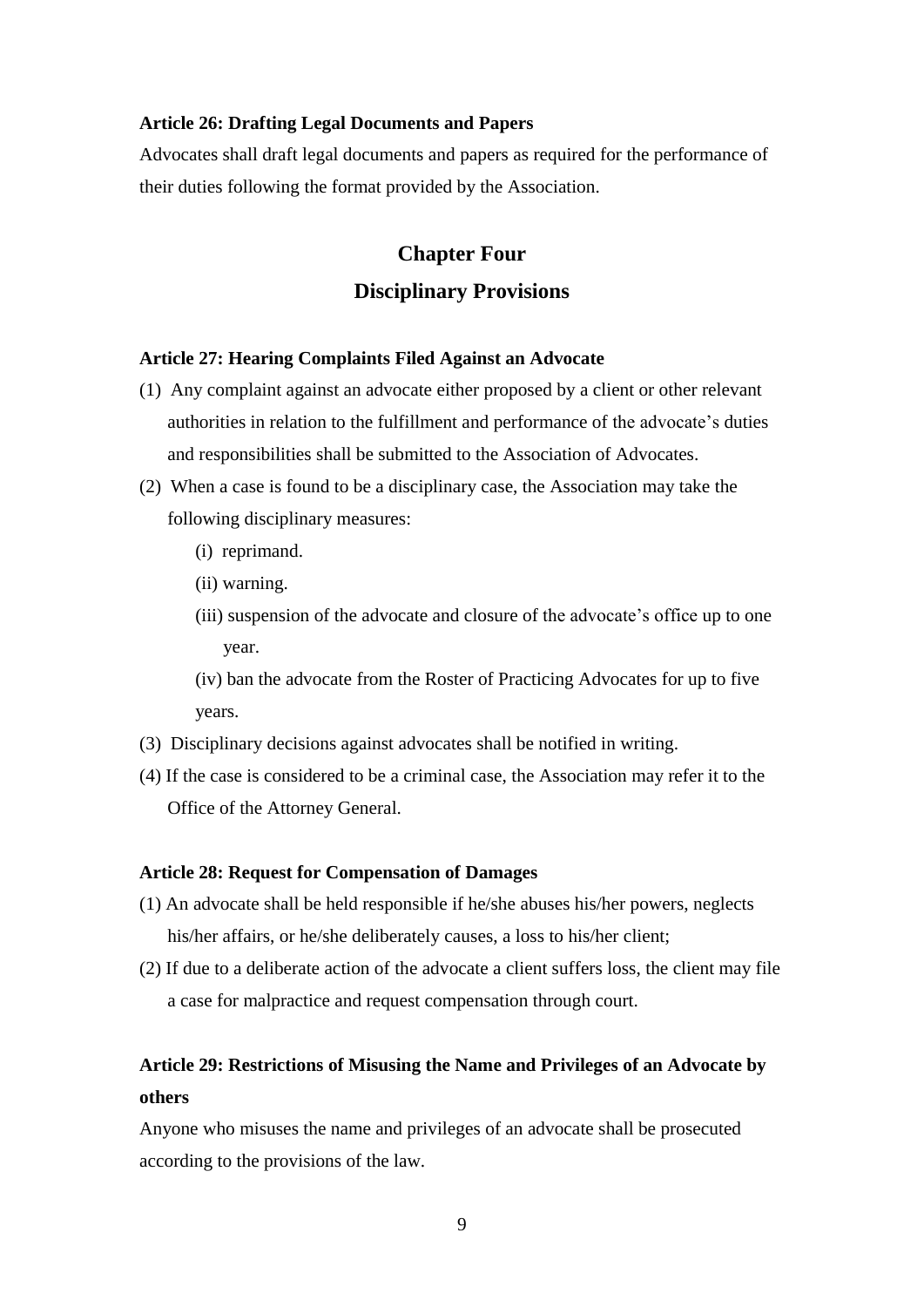## **Chapter Five**

### **Miscellaneous Provisions**

#### **Article 30: Funding Sources for the Advocates' Association**

The Association may raise funds through any of the following:

- Membership fees.
- **License fees.**
- Donations by individuals and charity organizations.
- Sale of publications.
- Financial support by the government.
- Fees for research and training programs
- **Financial support by international organizations**
- **Movable and immovable assets.**

#### **Article 31: Use of Assets**

The revenues of the Association shall be used only to implement its objectives.

#### **Article 32: Registration of Movable and Immovable Property**

- (1) Real and movable assets of the Association shall be registered and a copy of the registration document shall be forwarded to the Ministry of Finance.
- (2) Founders, members of the General Assembly, members of the executive board and other personnel of the Association can not purchase or register the real and movable assets of the Association in their own name or on name of their relatives.

#### **Article 33: Obligations of the Bar Association**

- (1) When an advocate dies, the Bar Association is obliged to return all the documents to the clients related to him/her under the supervision of a panel without any delay and to obtain a reciept.
- (2) Where an advocate is dismissed, the issue shall be reported by the Bar Association to the relevant judicial and justice organs.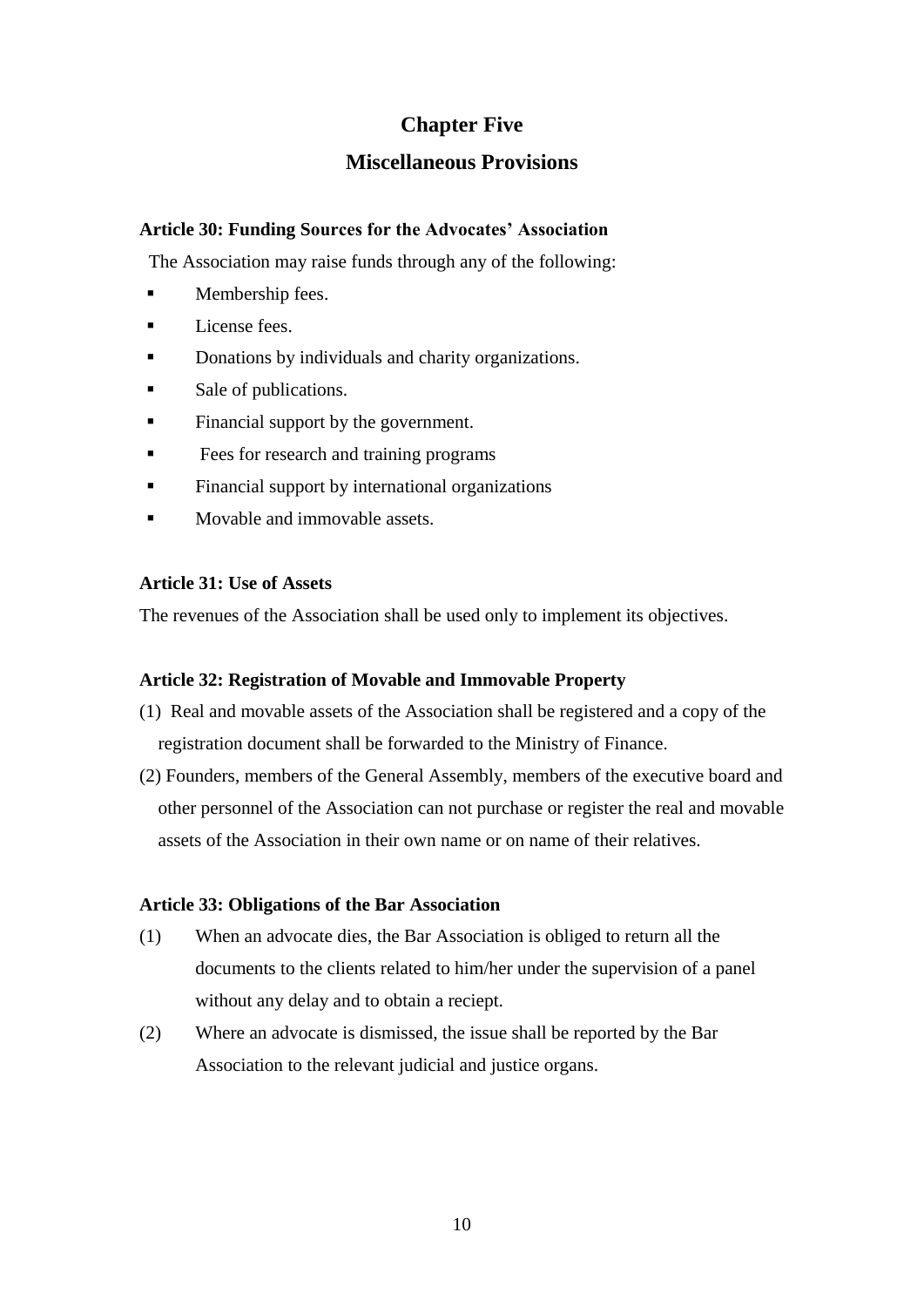#### **Article 34: The Right to Practice without a License**

(1) To be able to defend and represent the rights of a relative - such as a father, grandfather [up to one third removed], children, mother (up to one third removed)**,** grandmother, brother, nephew, sister niece, spouse, aunts, uncles, and their blood children up to third removed, father in law, brother in law and mother in law - or a partner in a partnership the advocate shall not be obliged to hold a valid license to practice.

(2) For the purposes of clause 1, advocates shall be appointed by Power of Attorney.

#### **Article 35: Appointment of Advocate by Power of Attorney**

In civil cases and civil aspects of criminal cases in which rights of individuals are involved, an advocate shall be appointed by a power of attorney.

(1) In criminal cases, the suspect, accused or the legal guardian of a minor can appoint an advocate to defend and represent his/her rights before police offices, prosecutor offices or the courts either by a power of attorney or by the form attached to this Law.

## **Article 36: The Statute of Limitation for Filing a Complaint Pertaining an Advocate's Fees**

The statute of limitations for filing a complaint pertaining to advocate's fees shall be one year. A justifiable excuse shall be an exception to this rule.

#### **Article 37: Security**

The Ministry of Interior and other relevant security agencies shall take necessary measures to provide security and protect the premises of the Association of **Advocates** 

#### **Article 38: Legal Status of the Association**

The Association of Advocates obtains legal status upon approval by the General Assembly, publication of its By-Laws in accordance to the law and upon registration of its Charter with the Ministry of Justice.